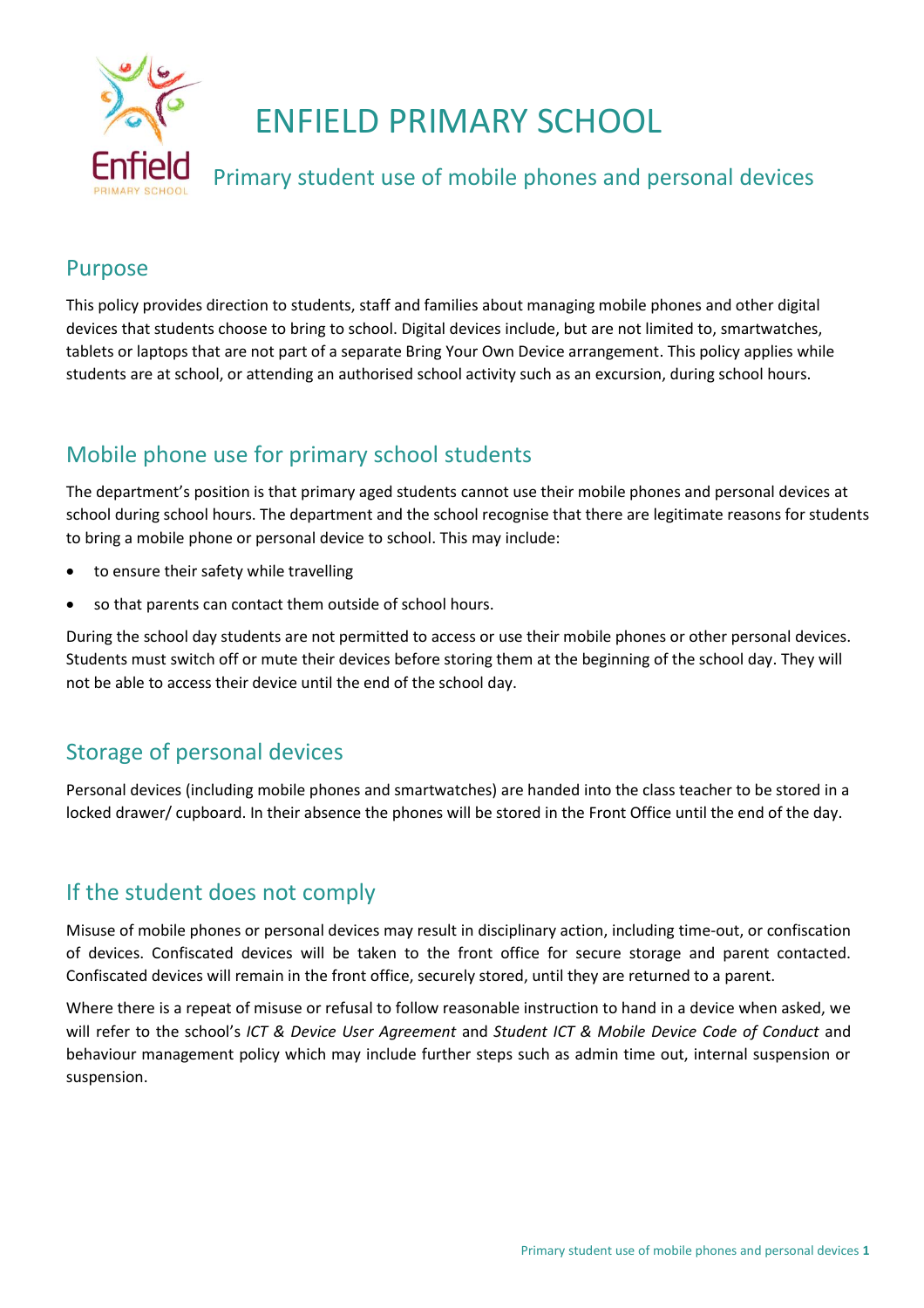# Roles and responsibilities

#### **Principal**

Make sure:

- this policy is clearly communicated and accessible to all students, staff, and families
- there is a process for regular review of the policy
- secure storage is provided for student personal devices that are handed in to school staff
- processes are in place for monitoring internet and school network use by all members of the school community

Enforce the policy and responses to instances of non-compliance.

Report and respond to incidents of inappropriate use of personal devices in line with department policy and procedures and any legislative requirements.

Consider requests for exemptions from the policy from parents on a case-by-case basis. Make sure that approved exemptions are documented and that relevant staff are informed about students' exemptions.

Model appropriate use of mobile phones and support families to understand the importance of promoting safe, responsible and respectful use of mobile phones to their children.

#### **School staff**

Deliver learning opportunities and maintain a safe and productive learning environment. Take steps to minimise distractions from the non-educational use of personal devices in the learning environment at times when a device is being used by a student in line with an approved exemption or in circumstances where students' devices are stored in the classroom.

Respond to instances of non-compliance in line with the school's policy.

Report and respond to incidents of inappropriate use of personal devices in line with department policy and procedures and any legislative requirements.

Make sure that any student personal devices handed in for their care are stored in a secure location and are returned to the student (or their parent).

Model appropriate use of mobile phones and support families to understand the importance of promoting safe, responsible and respectful use of mobile phones to their children.

#### **Students**

Comply with the requirements of the school's policy, including the *ICT & Device User Agreement* and *Student ICT & Mobile Device Code of Conduct,* and follow all reasonable directions from the Principal and school staff.

If permitted to use a mobile phone or personal device in line with an exemption under this policy, do so in a safe, responsible and respectful way and support peers to do the same.

Communicate respectfully with others and do not use a mobile phone or other personal device to bully, harass or threaten another person.

Respect others' rights to privacy and do not take photos, film or audio records of other people without their knowledge or permission.